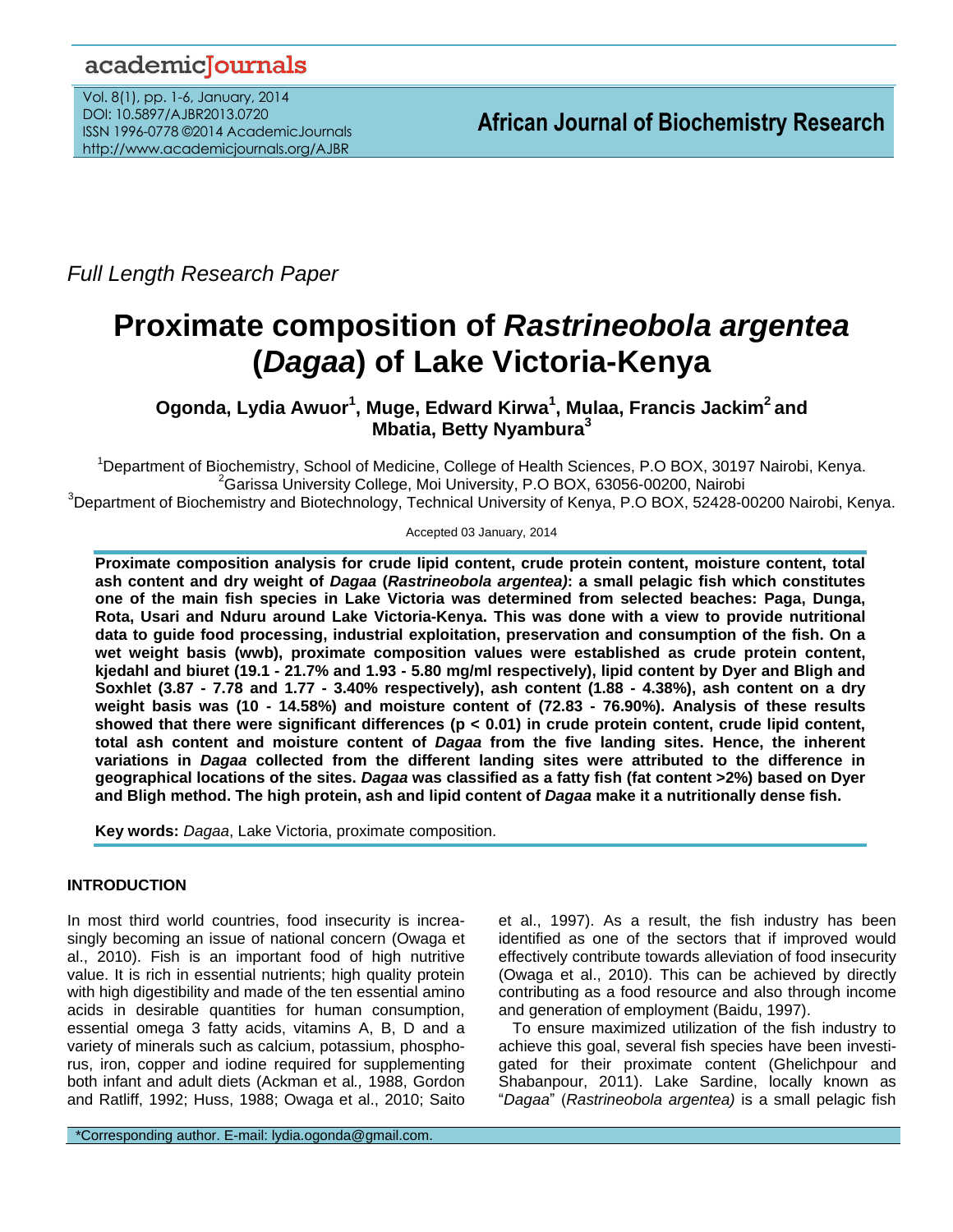

**Figure 1.** Dunga and other landing sites (Adopted from Onyango et al., 2009 with modifications).

that accounts for the second largest volume (62.9%) of the total fish catch along the Lake Victoria (Nyeko, 2008; Wanink, 1999; Witter et al., 1995).

It is also cheap in comparison with Nile perch (Owaga et al., 2010). Despite the large harvest of *Dagaa*, post harvest losses of 20 - 30% due to endogenous enzymes/ spoilage by microorganism and up to 50% during the rainy season are experienced (Bille and Shemkai, 2006). The rapid nutritive value depreciation due to endogenous enzymes signifies a high nutritive value that could be exploited.

Notwithstanding, its importance as a fish food for low income households, high numbers (30 - 50%) of malnutrition has been recorded among the population around Lake Victoria (GOK and UNICEF, 1999), an indication that not much attention has been given regarding its nutritional composition. Consequently, its potential, as a rich nutrient source remains largely unexploited Industrially and nutritionally.

The objective of this study therefore was to investigate theproximatecompositionof*Dagaa"Omena"*(*Rastrineobola argentea)* from various points along the Lake Victoria in order to provide evidence on nutritional composition of *Dagaa* that could guide its use in dietary consumption, food processing, industrial exploitation and preservation.

#### **MATERIALS AND METHODS**

#### **Sampling**

Fresh *Dagaa* (1 kg each) was sampled in labeled polythene bags from four fishermen from each of the landing sites: Dunga, Nduru, Paga, Rota and Usari around the shores of Lake Victoria (Figure 1) resulting in a sample weight of 4 kg from each landing site and a total sample weight of 20 kg (20 batches). The *Dagaa* was then transported for 2 h via flight to the laboratory (Chiromo campus - University of Nairobi, Kenya) in a cool box at 4°C, and each landing site sample divided into 200 g labeled batches and stored frozen at -20°C until analysis.

#### **Preparation of fish mince**

#### **Two types of fish mince were prepared**

A homogenate from well-mixed samples from the individual landing sites (Rota, Usari, Paga, Nduru and Dunga) was obtained and apportioned in 200 g batches. Each batch was then blended using a food blender. The individual landing sites' minced samples were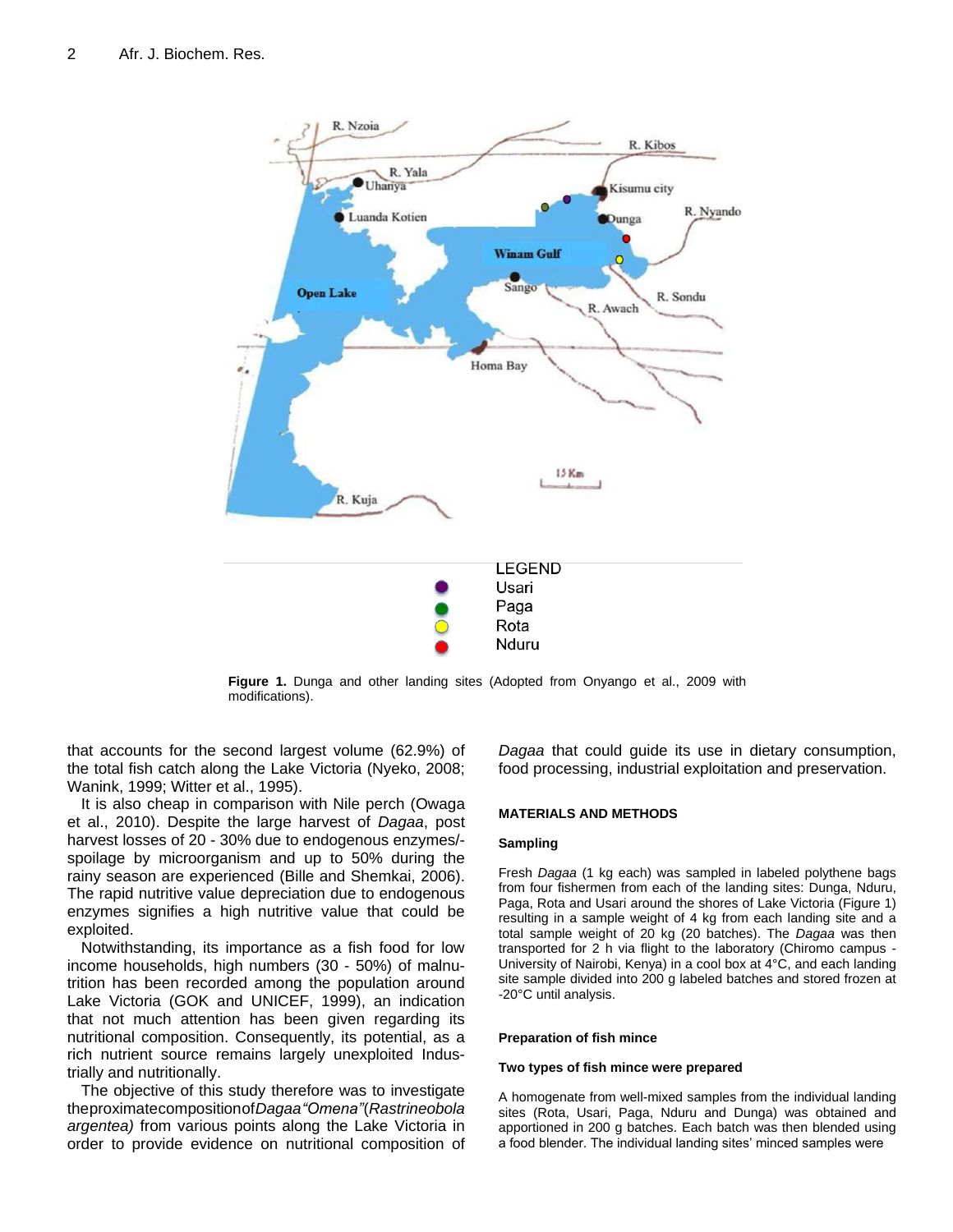stored in 200 g batches at (-20°C) until analysis.

A second homogenate of the *Dagaa* representative samples (mixture of samples from the five landing sites) was obtained by mixing 200 g of mince from each individual site to constitute a 1 kg representative mince. This was then mixed well and repacked in polythene bags in 200 g batches, labeled numerically and stored frozen at (-20°C) until analysis.

The average *Dagaa* size of the representative sample and *Dagaa* size of the individual landing sites was measured.

#### **Proximate composition**

Upon usage, batches of individual sites/*D*agaa representative samples were thawed in a cold room (4°C) for 16 h before analysis

#### **Total moisture/total dry weight**

Crucibles were cleaned and dried in an oven (Memmert, USA), cooled to room temperature and then weighed on a weighing balance (Metler, Switzerland). The minced samples for proximate analysis were allowed to attain room temperature to ensure accuracy in weights taken before they were put into the dried crucibles and weighed in triplicates.

Total moisture content/dry weight was determined using air oven method according to AOAC method 950.46 (AOAC, 1995). The dry matter/moisture content was obtained as follows:

Dry matter content (%) = 
$$
\frac{\text{Weight of dried sample}}{\text{Original wet weight}}
$$
 x 100

#### **Total ash**

Total ash content was determined from pre-dried *Dagaa* samples according to the AOAC method 920.153 (AOAC, 1995). Ash content was determined as follows:

$$
Ash (%) = \frac{Weight of ash}{Original wet weight} \times 100
$$

#### **Total protein**

Crude protein content was determined by the Biuret and micro-Kjedahl methods according to AOAC method 928.08 (AOAC, 1995). A factor of 6.25 was used to convert percent nitrogen to percent protein. Protein content was determined as follows:

Total protein = 
$$
%
$$
 Nitrogen  $x$  6.25

#### **Total lipid (fat)**

Crude fat was determined using the solvent extraction method after soxhlet extraction according to AOAC method 991.36 (AOAC, 1995) and modified method of lipid extraction by Dyer and Bligh (1959). Lipid content was determined using the formula below:

Lipid in the tube x (volume chloroform in total)

Lipid/100 g sample  $=$ 

Amount of sample weighed in (g) x (ml chloroform evaporated)

#### C**omparison of fat analysis methods**

The data obtained using modified Dyer and Bligh described above was then compared with those obtained from crude fat analysis using soxhlet extraction method according to AOAC method 991.36 (AOAC, 1995).

#### **Statistical analysis**

The proximate values for moisture, lipid, ash and protein were a mean of triplicate laboratory determinations. The mean values for each of the individual landing sites was tested by comparing the respective proximate values for each landing site. The proximate composition determinations were done in a completely randomized block design. The differences in means among the landing sites was measured using ANOVA while Tukey HSD test was used to determine significant differences between means at  $5\%$  ( $p < 0.05$ ) level of significance. Statistical analyses were performed using the SPSS statistical package (SPSS, 2007).

#### **RESULTS AND DISCUSSION**

This study aimed at determining the proximate composition of *Dagaa* (*Rastrineobola argentea*). The lengths of *Dagaa* edible portion and proximate analysis of *Dagaa* from each of the landing sites are summarized in Tables 1 and 2, respectively. The average *Dagaa* length ranged from 4.0 - 5.0 cm. Moisture content among the landing sites ranged from 72.83 - 76.90%, ash content on a wet weight basis (wwb) and dry weight basis (dwb) was between 1.88 - 4.38% and 10.00 - 14.58%, respectively. Lipid content on a wet weight basis as determined by Dyer and Bligh and soxhlet methods was 3.87 - 7.78% and 1.77 - 3.40%, respectively. Protein content by Kjedahl and Biuret method was recorded at 19.11 - 21.78% and 1.93 - 5.80 mg/ml, respectively.

Protein content (Kjedahl and Biuret), ash content (dwb and wwb), lipid content (Dyer and Bligh/Soxhlet) and moisture content between the landing sites were significantly different ( $p < 0.01$ ) (ANOVA) (SPSS). A further comparison between the landing sites' mean values by Tukey HSD test was conducted. All landing sites showed significant differences between their moisture content at 5% confidence level. On a wet weight basis, ash content of Rota, Nduru and Usari were significantly different (p < 0.05) (Tukey HSD), Paga and Dunga had approximately the same ash content. Usari, Paga, Dunga and Nduru had approximately similar lipid content (Dyer and Bligh) whereas Rota had significantly different lipid content (Dyer and Bligh) at 5% confidence level. Dunga, Paga and Rota had a significant difference ( $p < 0.05$ ) in lipid content determined by Soxhlet method. All the landing sites showed significant difference in protein content determined by Biuret method at 5% significant level (Tukey, HSD). Nduru, Dunga and Rota had approximately similar protein content by Kjedahl method. However, Usari and Paga had significantly different protein content as determined by Kjedahl at 5% confidence level level (Tukey, HSD). Co-relational analysis matrix (Table 3) indicates relationship between the proximal parameters.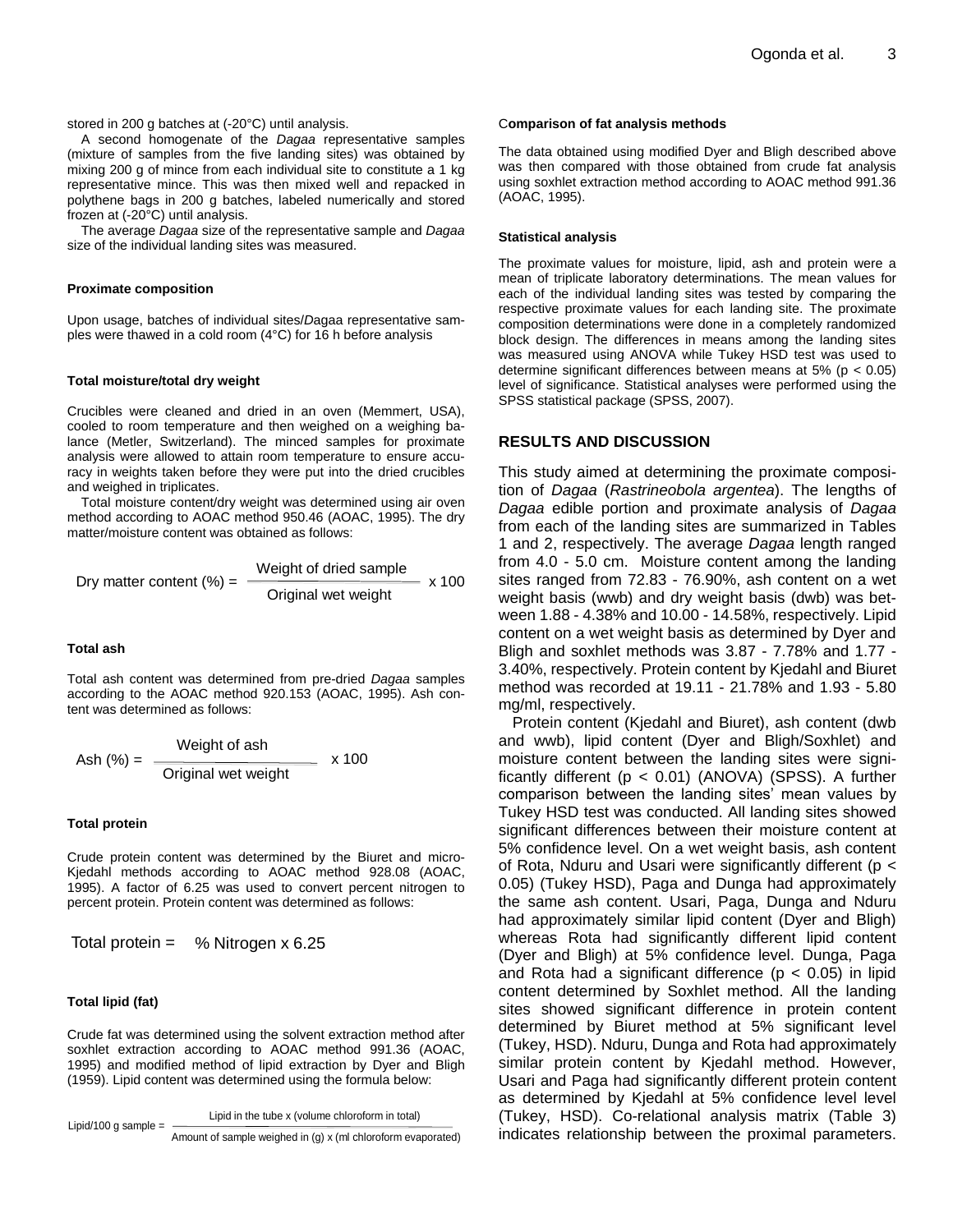**Table 1.** Lengths of *Dagaa* edible portion.

| <b>Landing site</b> | Dunga      | Nduru          | Paga           | Rota           | Usari          | <b>Homogenous</b> | Average  |
|---------------------|------------|----------------|----------------|----------------|----------------|-------------------|----------|
| Fish length (cm)    | $5.0+0.40$ | $4.8 \pm 0.05$ | $4.0 \pm 0.03$ | $4.5 \pm 0.04$ | $4.6 \pm 0.02$ | 7±0.34            | 4.6±0.34 |

The mean lengths; (in cm) of the edible portions of representative *Dagaa* (second homogenate) from the different landing sites along Lake Victoria.

**Table 2.** Proximate composition of Dagaa on wet weight basis (wet weight basis).

| <b>Landing sites</b> | Moisture (%)                   | Dry weight (%)           | Ash content<br>(%) (wwb)      | Ash content (%)<br>(dwb)       | Lipid content<br>(%) Dyer/Bligh | Lipid content<br>(%) soxhlet  | <b>Protein content</b><br>(%) kjedahl | <b>Protein content</b><br>Biuret (mg/ml) |
|----------------------|--------------------------------|--------------------------|-------------------------------|--------------------------------|---------------------------------|-------------------------------|---------------------------------------|------------------------------------------|
| Usari                | $76.35 \pm 0.05$ <sup>as</sup> | $23.65 + 0.05^{\circ}$   | $1.88 + 0.94$ <sup>ah</sup>   | $11.49 + 0.61^a$               | $4.35 + 0.57^a$                 | $1.77 \pm 0.00^a$             | $19.11 \pm 1.80$ <sup>ar</sup>        | $4.19 + 0.03^{ad}$                       |
| Nduru                | $74.05 \pm 0.95$ <sup>as</sup> | $25.95 + 0.95^{\circ}$   | $2.08 \pm 0.69$ <sup>ah</sup> | $10.70 \pm 0.00^{ax}$          | $7.32 + 0.59^a$                 | $1.82 \pm 0.00^{\mathrm{a}}$  | $21.07 + 0.19^a$                      | $1.93 + 0.15^{ad}$                       |
| Dunga                | $72.83 \pm 1.30^a$             | $27.17 + 1.30^{b}$       | $4.38 \pm 0.38^a$             | $10.00 + 0.00^{ax}$            | $3.87 + 0.19^a$                 | $3.40\pm0.00^{aw}$            | $19.53 + 1.03^a$                      | $5.80 + 0.04$ <sup>ad</sup>              |
| Paga                 | $74.37 \pm 0.40$ <sup>as</sup> | $25.63 \pm 0.40^{\circ}$ | $2.36 \pm 0.14^a$             | $10.55 \pm 0.78$ <sup>ax</sup> | $7.78 \pm 0.44$ <sup>a</sup>    | $2.18 \pm 0.32$ <sup>aw</sup> | $21.78 \pm 1.79$ <sup>ar</sup>        | $5.22 + 0.12^{ad}$                       |
| Rota                 | $76.90 \pm 0.30$ <sup>as</sup> | $23.1 \pm 0.30^{\circ}$  | $3.08 \pm 0.81$ <sup>ah</sup> | $14.58 \pm 2.94^a$             | $5.47 \pm 0.10^{ay}$            | $2.77 \pm 0.00^{aw}$          | $20.31 + 0.88^{a}$                    | $4.39 \pm 0.06$ <sup>ad</sup>            |
| Homogeneous          | $78.40 \pm 0.89$ <sup>as</sup> | $21.6 + 0.89^{\circ}$    | $4.26 + 0.79$ <sup>ah</sup>   | $10.83 + 3.54$ <sup>ax</sup>   | $3.11 + 0.45$ <sup>ay</sup>     | $4.90 + 0.10^{aw}$            | $18.77 + 0.03^a$                      | $4.76 + 0.06^{ad}$                       |

Moisture content, dry weight, ash content (wet weight and dry weight basis), Lipid content (dyer Bligh and soxhlet) and protein content (kjedahl and Biuret) of *Dagaa* from the five landing beaches along Lake Victoria. a- values with significant differences (p < 0.01) using ANOVA. Values with same double letters have significant difference (p < 0.05) {Tukey (HSD)}. Values are shown as mean ± standard deviation for triplicate analysis of a pooled sample.

There was a true positive correlation ( $p < 0.01$ ) between protein content by kjedahl and lipid content by Dyer and Bligh method. However, there was a negative correlation between lipid content by soxhlet method and protein content by kjedahl. The protein composition of fish affects the post harvest quality and characteristics with respect to oxidative changes in the muscle tissues (Owaga et al., 2010). Previous studies conducted, showed that deep-sea fishes are high in protein and low in fat as compared to pelagic fish (Suseno et al., 2010). However, in this study, Dagaa protein values 19.1 - 21.8% were higher than those reported for deep-sea species (11.9 - 20.6 %). The lipid values (4.4 - 7.8 %) on the other hand were also higher than those reported for deep-sea species whose fat content ranged from 0.01 - 4.84% (Suseno et al., 2010). The high lipid and protein

values for *Dagaa* could be attributed to the fact that the edible portion is 100% (whole fish) despite its average length of only 4.6 cm; that is relatively small as compared to the deep sea fishes whose lengths range from 14 to 49 cm (Suseno et al., 2010).

Fish can be grouped into four categories according to their fat contents: lean fish (<2%), low fat (2 - 4%), medium fat (4 - 8%) and high fat (>8%) according to Dyer and Bligh (Huss, 1988; Ackman, 1989). Also, it could be classified based on the >5% (dwb) fat composition criteria for discriminating lean from fatty fish species according to soxhlet (Owaga et al., 2010). Dyer and Bligh and Soxhlet method classified *Dagaa* as fatty fish (Table 4); fat content >2 and >5% (dwb), respecttively.

Previous studies have reported that the percent

moisture content of fresh fish is inversely related to the lipid content (Jahncke and Gooch, 1997). *Dagaa* non-polar lipid content is inversely related to its water content. However, its polar lipid content is directly proportional to water content as was confirmed in this study. *D*agaa from Dunga site, which recorded lowest moisture content (72.83%), reported the highest non-polar lipid content (3.40%) by Soxhlet method. Similarly, Dunga reported the lowest polar lipid content (3.87%) by Dyer and Bligh method.

The difference in the fat yields using the two methods; 3.9 - 7.9% by Dyer and Bligh and 1.8 - 3.40% by soxhlet could be attributed to difference in solvent polarities. Dyer and Bligh is more efficient in extraction of phospholipids (polar lipids) while soxhlet is more efficient for extraction of non-polar lipids e.g. triglycerides. However, the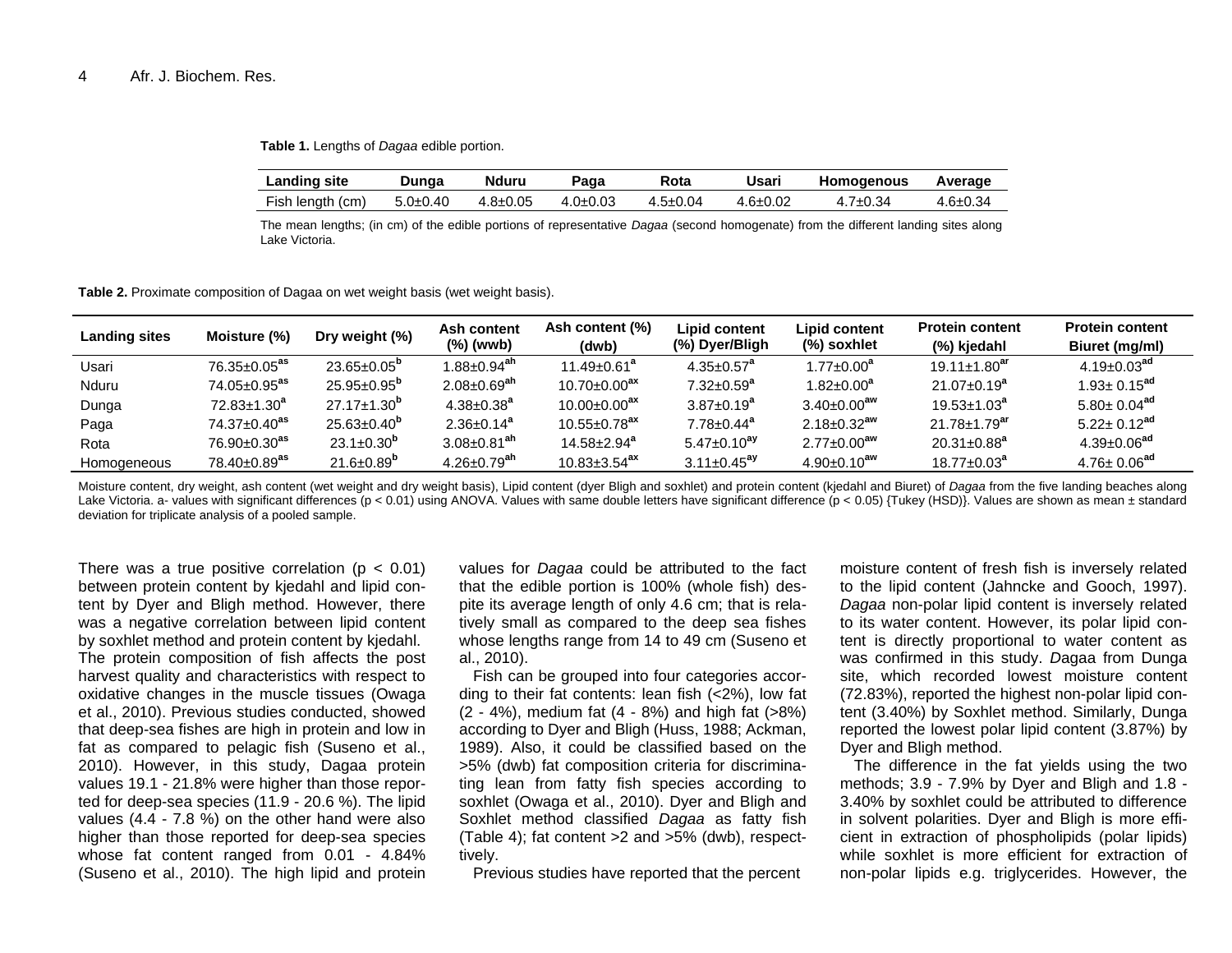**Table 3.** Correlation matrix of the proximate parameters.

| <b>Component</b>   | <b>Moisture</b> | Dry weight          | Ash (wwb)         | Ash (dwb)         | Lipid (dyer/bligh) | Lipid (soxhlet)   | Protein (Kiedahl) |
|--------------------|-----------------|---------------------|-------------------|-------------------|--------------------|-------------------|-------------------|
| Moisture           |                 | $-293$              | $-175$            | .494 <sup>a</sup> | $-0.395$           | .402              | $-0.379$          |
| Dry weight         | $-293$          |                     | $-166$            | $-182$            | .408               | $-232$            | .537 <sup>a</sup> |
| Ash (wwb)          | $-175$          | $-166$              |                   | $.613^{b}$        | $.575^b$           | .624 <sup>b</sup> | $. -465$          |
| Ash (dwb)          | .494ª           | $-182$              | .613 <sup>b</sup> |                   | $-.500a$           | .681 <sup>b</sup> | $-455$            |
| Lipid (dyer/Bligh) | $-0.395$        | .408                | $-.575^a$         | $-.500^a$         |                    | $-.700^{6}$       | $.815^{b}$        |
| Lipid (soxhlet)    | .402            | .232                | .624 <sup>b</sup> | .681 <sup>b</sup> | $-.700^\circ$      |                   | $-.471a$          |
| Protein (kjedahl)  | $-.379$         | $.537$ <sup>a</sup> | $-465$            | $-.455$           | $.815^b$           | $-.471a$          |                   |

A correlation study was done using SPSS v. 16.0. 1 shows perfect correlation. a shows significant correlation at the 0.05 level (2-tailed). Whereas, b shows significant correlation at the 0.01 level (2-tailed).

> **Table 4.** Proximate composition of *Dagaa*: Comparison of fat analysis by Dyer and Bligh and soxhlet extraction methods (wet weight basis).

| Sample ID  | Soxhlet (g lipid /100 g fish) | Dyer and Bligh (g lipid /100 g fish) |
|------------|-------------------------------|--------------------------------------|
| Homogenous | $4.909 \pm 0.10$              | $3.11 \pm 0.45$                      |
| Usari      | $1.77 \pm 0.00$               | $4.35 \pm 0.57$                      |
| Nduru      | $1.82 \pm 0.00$               | $7.32 \pm 0.59$                      |
| Dunga      | $3.40 \pm 0.00$               | $3.87 \pm 0.19$                      |
| Paga       | $2.18 \pm 0.32$               | $7.78 \pm 0.44$                      |
| Rota       | $2.77 \pm 0.00$               | $5.47 \pm 0.10$                      |

Mean values of lipid content of representative samples from the six landing beaches determined by Soxhlet and Dyer Bligh methods. Values are shown as mean  $\pm$  standard deviation.

difference in amount of lipids in *D*agaa from the different landing sites could be attributed to, water, temperatures, sex, age, season of the year, food availability and salinity of the different geographical locations of the landing sites (El Tay et al., 1998; Stansby, 1981).

Total ash content of *Dagaa* (1.88 - 4.38%) is relatively higher than those of deep-fish species (Suseno et al., 2010) with lower edible portions. This is because *Dagaa* is consumed whole (edible portion is 100%) unlike deepsea fish species with edible portions of only 5 - 63% (Suseno et al., 2010). The high total ash content in comparison with other fresh water species is as a direct result of inclusion of skeletal muscles in the edible portion that contains calcium and iron in high amounts; 3600 mg/100 g and 10.2 mg/100 g, respectively (Ghelichpour and Shabanpour, 2011 and Owaga et al., 2010).

## **Conclusion**

Fish industry, through *Dagaa* provides a solution to food insecurity. *D*agaa has been shown to be rich in proteins, minerals and lipids therefore a rich and relatively cheap inclusion for human dietary.

Its high nitrogen (protein) content makes it a rich Industrial bio resource for fish protein hydrolysate production for human/animal consumption. The high protein content also makes it viable for inclusion as an ingredient in bacteriological media. The high nitrogen content coupled with high ash content makes it viable for use as a foliar fertilizer and in aquaculture and poultry as feed. Its high lipid content makes it a viable raw material for bio ethanol production.

This information is important in informing industrial processing parameters for optimum yields, development of more efficient methods of preservation to ensure long shelf life and to preserve nutrient content and quality since the high nutrient content is also adequate for microorganism activity and subsequent spoilage. As well as making informed human dietary consumption choices. The inherent proximate composition variations for all landing sites around the lake should be studied.

## **ACKNOWLEDGEMENTS**

The author wishes to show utmost appreciation to colleagues, the laboratory technical staff, supervisors of Biochemistry Department, the University of Nairobi, for laboratory facilities, unwavering support and guidance. The National Council for Science and Technology-Kenya (NCST) is acknowledged for the financial support of this project.

#### **REFERENCES**

Ackman RG (1989). Nutritional composition of fats in sea foods. Prog.